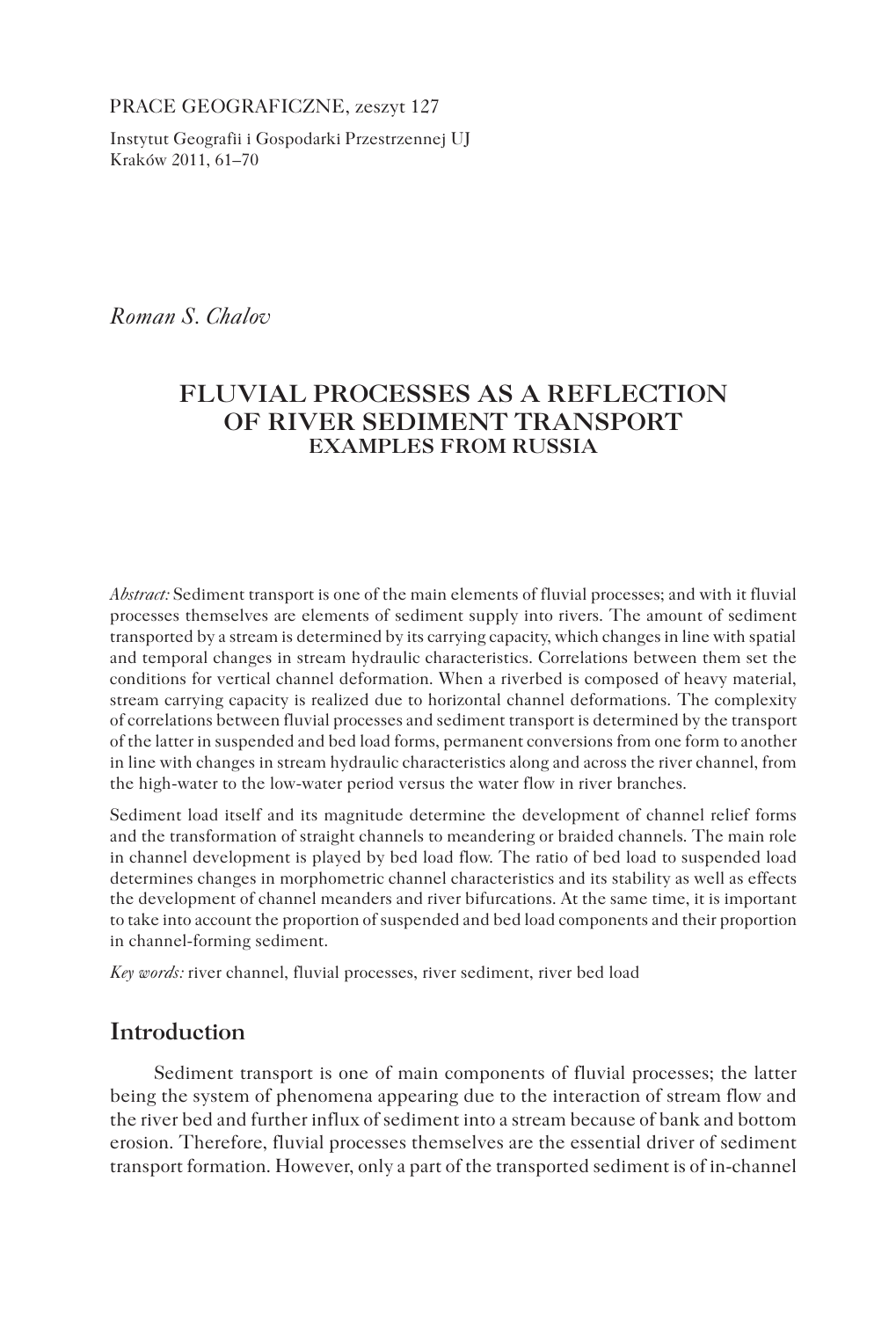origin. Ratio between wash load supplied from the watershes and bed load originated from in-channel sources and amount of sediment transported in suspension determine the various expressions of fluvial processes in rivers. Sediment transport patterns correspond to the dynamic of channel flow,, amount of transported sediments, intensity and type of channel shifts..

## **Methods**

The entire volume of transported sediments consists of two types of sediments – in-channel and basin constituents, i.e.  $W=W_{\text{bas}}+W_{\text{chan}}$ . Sediments of channel origin consist of river bottom and bank erosion products; sediments of basin origin enter rivers due to erosion processes (slope erosion, soil erosion, gully erosion, linear erosion) and other denudation (gravitational) processes in river basins. These processes facilitate the transport of suspended sediments, which move in the water column and are measured via the determination of the suspended sediment concentration in water samples. Sediments of channel origin consist mainly of bed load, which is transported near the bottom or in the form of dynamic ridges of varying dimensions (a complex form of channel relief) or without ridge formation. Such unstructured sediment transport is typical of fast-moving mountain rivers (Froud number Fr>1) and plain rivers with fine channel forming sediments for which  $V_m > 2.5V_n (V_m$  – mean stream velocity, *V*<sub>n</sub> – non-scouring velocity for sediment particles of definite size). Independently, the total sediment yield *W* is formed by total suspended load  $W_p$  and bed load  $W_q$ :

### $W=W_p+W_p$

However, the boundary between sediments of channel and basin origin as well as between suspended load and bed load sediment is rather uncertain and even relative. It is possible to describe only the predominance of one of them in relation to river basin relief, lithology and resistance against the erosion of rocks and deposits present on river basin and river valley slopes, vegetation type (first of all: basin forest cover) and extent of human activity. The form of sediment transport (suspended or bed load) depends on the hydraulic characteristics of stream flow and is characterized by permanent spatial and temporal changes: sediments of the same grain size may possess suspended or bed load status during different water regime phases. Furthermore, they transform from one form to another in different parts of the channel due to the displacement of the main stream over the flow cross section.

This is why in the view of fluvial processes and sediment transport as a constituent thereof and vice versa, it is important to separate channel forming and fast-moving sediments and evaluate the correlation between sediment transport and sediment transport capacity, i.e. the maximum amount of sediment which may be transported by stream flow with certain hydraulic characteristics:

### *W*<sub> $∴ \approx$ </sub>*W*<sub> $B ∴ C$ </sub>

This also experiences spatial and temporal changes determining the direction and rate of channel deformation in different parts of the channel, along the river channel, in different water regime phases, due to long-term water flow changes. First, they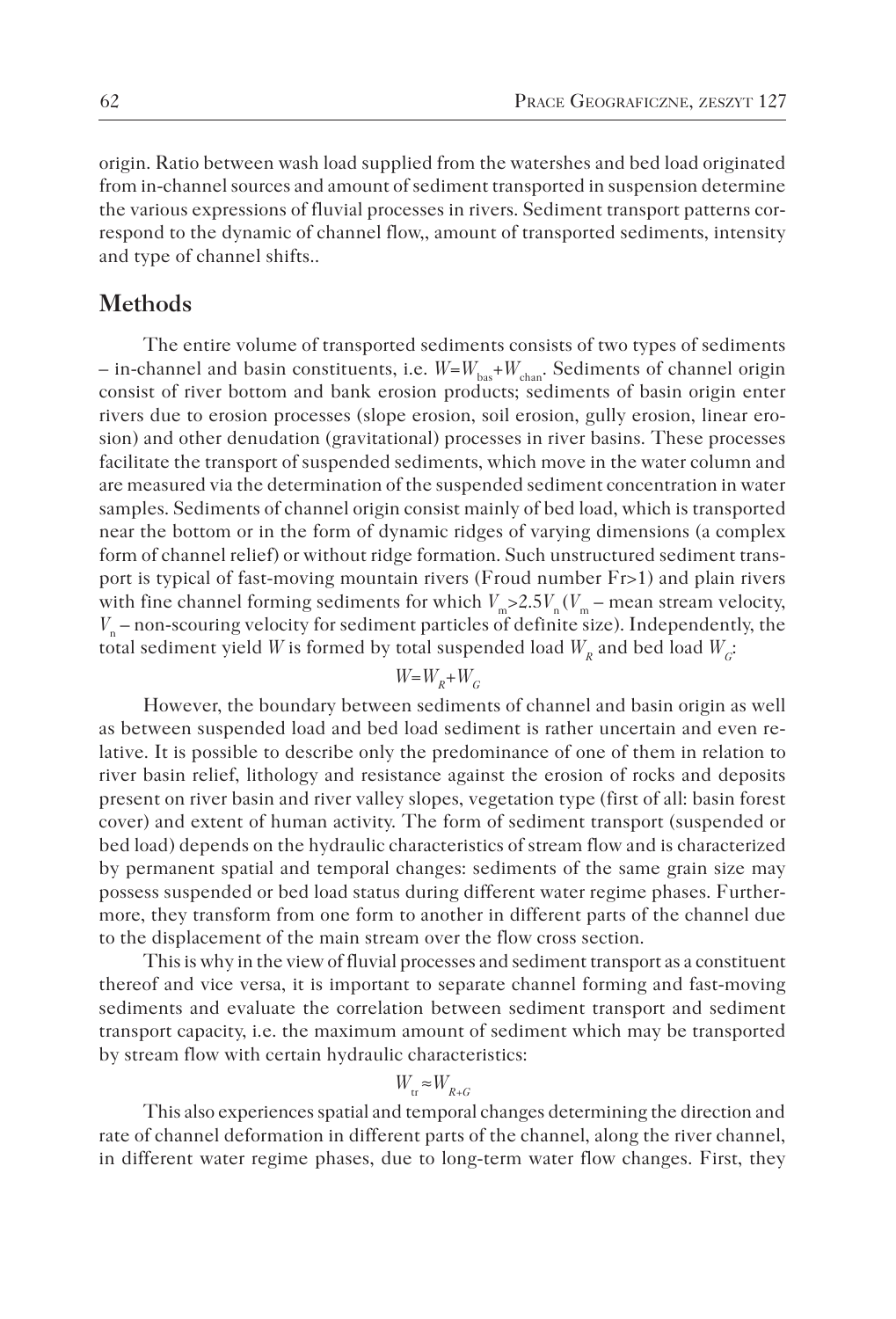determine the direction of vertical channel deformations – incision and sediment accumulation – which lead to the raising or lowering of the riverbed level: general – along the longitudinal profile, local – within morphologically common reaches, riffles and conjugated groups of them. In the first case, if  $W_{R+G} < W_{R+G}$  the river incises; degradation of the longitudinal profile curve occurs along the entire river or a considerable part of it during long-term and geological time periods reflecting general changes in water flow, the influx of erosion products into the river from the basin or tectonic changes in relief. In the other case, we mean local fluctuations in stream energy losses due to the straightening of meanders, development of more straight channel branches or their elongation, the formation of local sediment deficits in the case of their accumulation upstream or sediment abundance in the case of additional influx of erosion products. The seasonal riffle regime is closely associated with the aforesaid changes: the upstream riffle in the group becomes more shallow but the next riffle becomes eroded; during flood recession and low-water periods, the upper riffle becomes eroded and erosion products accumulate on the downstream riffle.

In the course of channel deformation, the river in certain cases begins to erode massifs of sand such as Tolokonnaya Mountain on the Severnaya Dvina River, Belaya Mountain on the Zeya River, Tulukoni on the Viluy River and Kilakhskiy Razboy on the Lena River. Tolokonnaya Mountain began to erode in the late 19th century, while in earlier times, it had been protected from the river by the local flood plain. A major influx of sediment into the river (the front of erosion is a few kilometers, the height of the "Mountain" is 30 m, the depth of the pool near it is 20 m, the rate of erosion – 15–20 m/year) led to the formation of a complex shallow reach downstream due to floodwaters backing up as the flood plain narrows from 15–20 km to 1.5–2 km and becomes replaced by an incised flood plain.

Sediment transport capacity  $W_{\mu}$  in the case of a sediment yield deficit is realized first of all via bottom erosion. This is associated with water stream forces directed at the separation of particles from the bottom and with the much more stronger contact of the water stream with the channel bottom versus the channel banks as well as with bank protection from erosion by point-bars and vegetation. Only if  $W_{m} > W_{R+G}$  and in the case of the unwashed bottom of bedrock or cohesive material channels is  $W_{\text{m}}$  realized by horizontal channel deformations (bank erosion). It usually leads to channel widening and the formation of very complex morphodynamic channel types.

Sediment transport capacity is usually calculated only for suspended sediment. In the Russian research literature, methods described by K.I. Rossinskiy and I.A. Kuzmin (1964) are the most popular of methods. It is assumed that the water turbidity of a stream in the state of its maximum saturation corresponds to its sediment transport capacity. It is evaluated using the upper curve of the following mathematical relationship:

$$
s_{\rm tr} = k \frac{V^3}{hw}
$$

where  $V$  – stream velocity,  $h$  – stream depth,  $w$  – hydraulic sediment particle size, *k* – coefficient.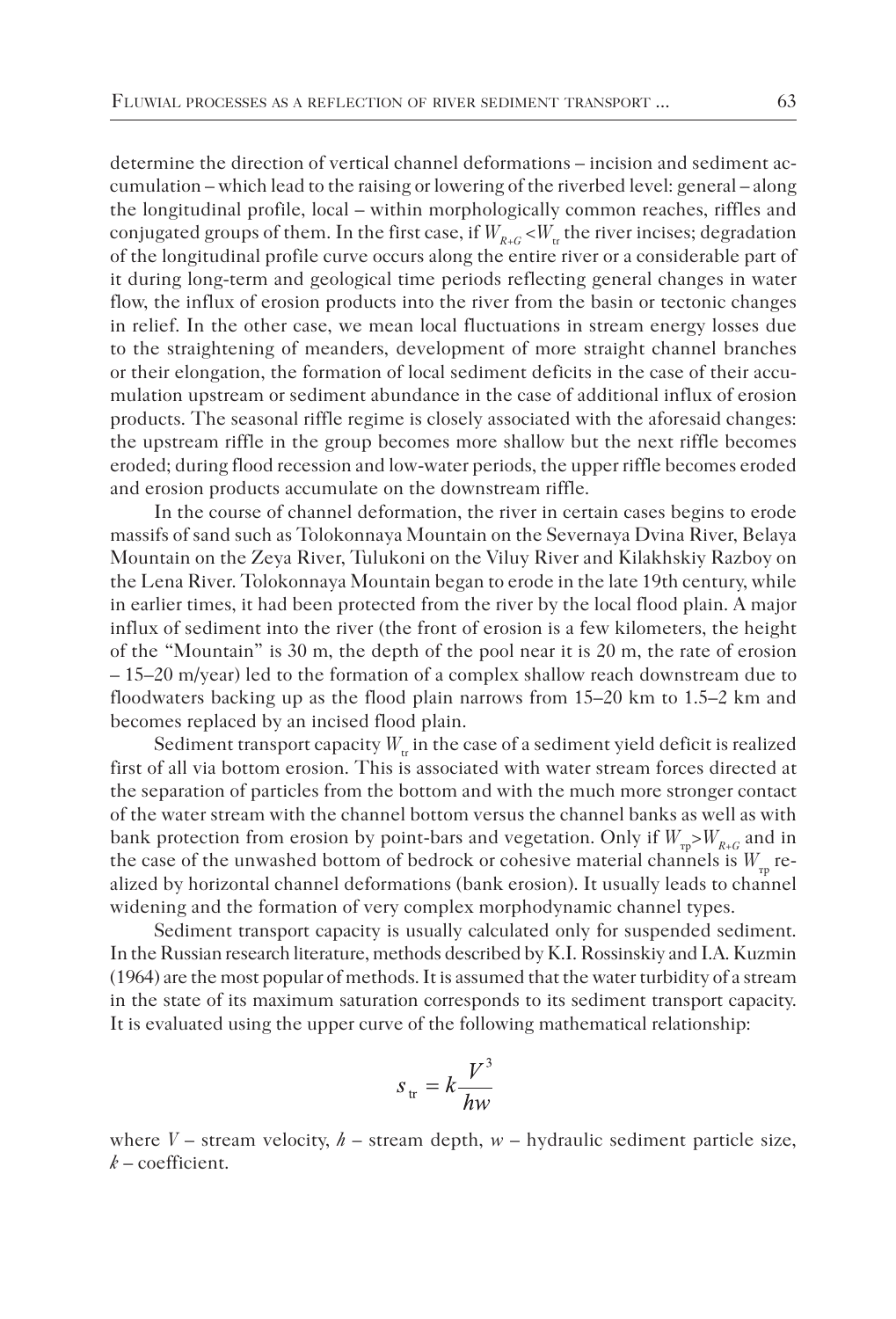This calculation method may be used in cases with a predominance of suspended sediment transport in total sediment transport. However, research in the last two decades has shown that the range of correlation between suspended sediment and bed load is rather broad. The latter prevail in many cases. Actually, *W<sub>u</sub>* may be realized due to the saturation of a water stream with suspended sediment with *w*<*V\** , where  $V^*$  – vertical component of stream velocity. And with it,  $W_{tr}$  may be realized by the transport of bed load ranging from coarse sand to pebbles and cobbles. For example, in rivers in the Northern European part of Russia, the suspended sediment concentration during the low-water period is about several grams per  $m<sup>3</sup>$ , while during the flood period, it is a few dozen grams per  $m<sup>3</sup>$ , although channels are full of large sandy point-bars, riffles and spits, which move hundreds of meters during high-water periods and cause permanent deformations of the entire channel. This is why any calculation of W<sub>u</sub> must include an estimation of head losses related to the transport and suspension of sediments. This will then correspond to an integral estimate of sediment transport capacity as the limit of the annual sediment yield in light of the annual variability of water flow and the hydraulic characteristics of a water stream.

## **Results and discussion**

The calculation of the correlation  $W_{tr} \sim W_{R+G}$  becomes an estimation of the sediment transport balance along a river. For a stretch of river without any tributaries:

$$
W_1 - W_2 = \Delta W_1,
$$

where  $W_1$  – amount of sediment influx measured at the upper cross-section of the given stretch of river,  $W_2$  – amount of sediment outflow measured at the lower cross-section,

$$
\Delta W \cong \left(W_{\mathrm{er}} + \sum_{i=1}^{n} W_{\mathrm{er}_{i}} + W_{\mathrm{den}}\right) - W_{\mathrm{ac}}
$$

*W*<sub>er</sub> – amount of sediment in the water stream due to channel erosion and with tributaries,  $n$  – number of tributaries,  $W_{ac}$  – amount of sediment deposited in the river channel due to accumulation processes,  $W_{den}$  – amount of sediment originating in gullies and associated with taluses and other denudation processes (Alekseevskiy 1998). A river's flow rate will either increase or decrease due to river incision or sediment accumulation. However, in this case, the real situation may be more complex. An increase in river water flow downstream of a point of confluence leads to a another increase in its transport capacity because  $W_{tr} = f(Q^m)$  (Makkaveev 1955), where  $m > 1$ , usually  $m = 2-3$ .

The complexity of correlations between fluvial processes and sediment transport is determined by the transport of the latter in suspended form and as bed load, permanent transitions from one form to another based on changes in stream hydraulic characteristics along and across the river channel, from the high-water to the low-water period versus the water flow of tributaries. The effect of stream hydraulic characteristics on its carrying capacity leads to the intermittence of sediment transport while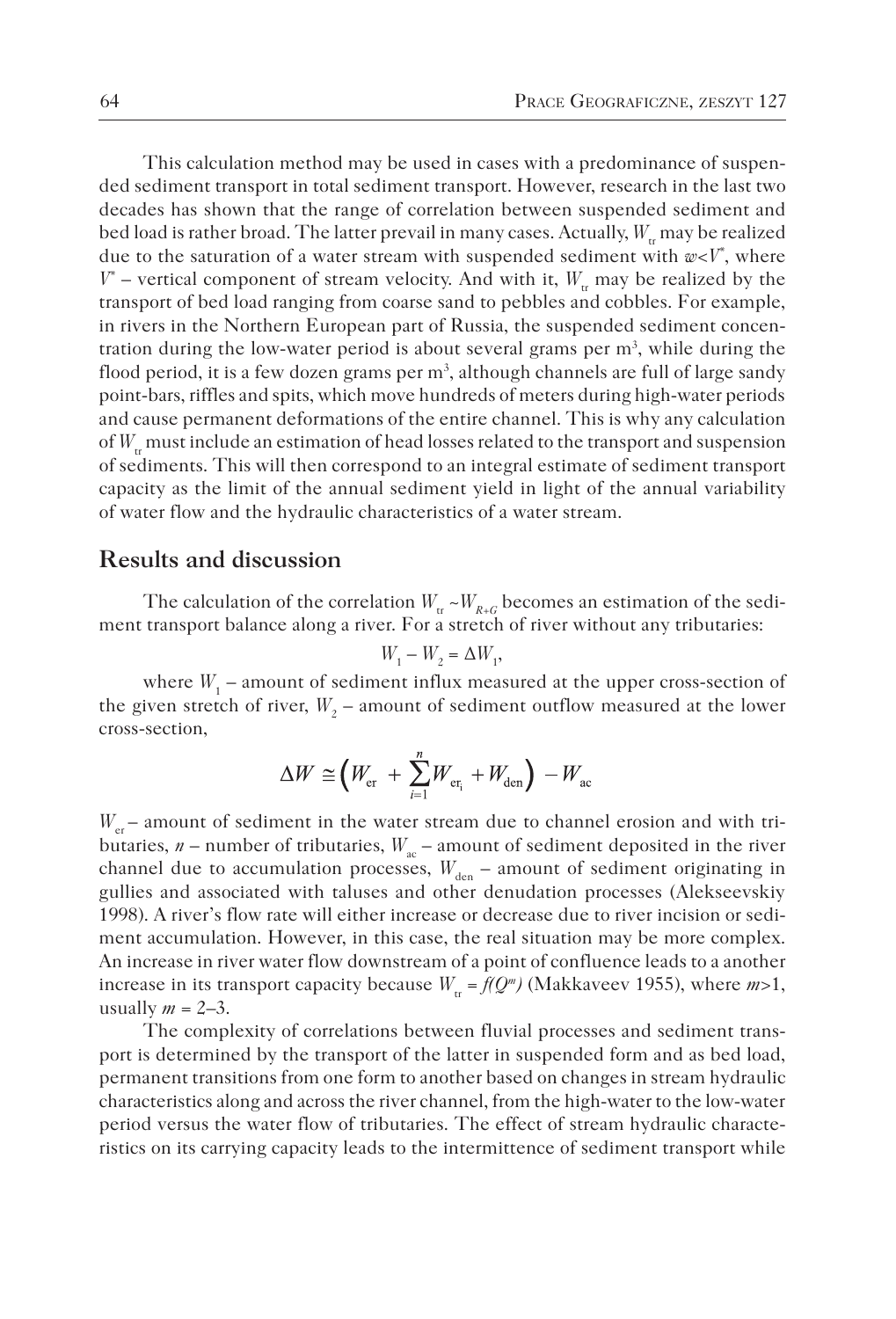the water flow is the same. On the one hand, riffles, riffle reaches and alluvial bars of different dimensions, and on the other hand, pools, pool reaches and the lowering of the riverbed bottom between alluvial bars take place. Meanwhile, the sediment balance in adjacent channel forms may be just the opposite. These peculiarities underlie the model of the seasonal development of pool-riffle systems: riffles are deposited during the flood-period and eroded during the low-water period (Fig. 1); on the contrary, pool-reaches accumulate sediments – products of erosion on upstream riffles – during the low-water period. In the case of conjugated development of adjacent riffles, accumulation and erosion processes take place during the anti-phase: while the upper riffle is eroded, the lower riffle is deposited and vice versa (Fig. 2). Riffle and pool reaches as a whole develop in the same manner. Meander cut-off and the development of a shallower channel branch are accompanied by an overflow of erosion products from the new branch (channel) downstream, where an increase in the size of shallows, the shoaling of riffles and meander shifting are observed.

Sediment transport itself and its magnitude determine the development of channel relief forms and the transformation of straight channels to meandering or braided channels. Meanwhile, the formation of initial channel meanders and water branch rounding over an island produce conditions for a local stream carrying capacity increase in spite of its elongation and increased energy loss in the first case and water flow spread over branches in the second case. This is associated with the peculiarities of the stream flow velocity regime at the meander or at the reach of channel bifurcation.



Fig. 1. Seasonal changes in bottom height marks on the riffle (deposition during flood-period – erosion during low-water period) – comparison of cross sections of the Orsko-Borskiy riffle on the Or' River (*Channel processes* … 2001)

A – flood-period, B – low-water period; 1 – May, 1988 (drawdown 201 cm), 2 – July, 1988 (drawdown 303 cm), 3 – September, 1988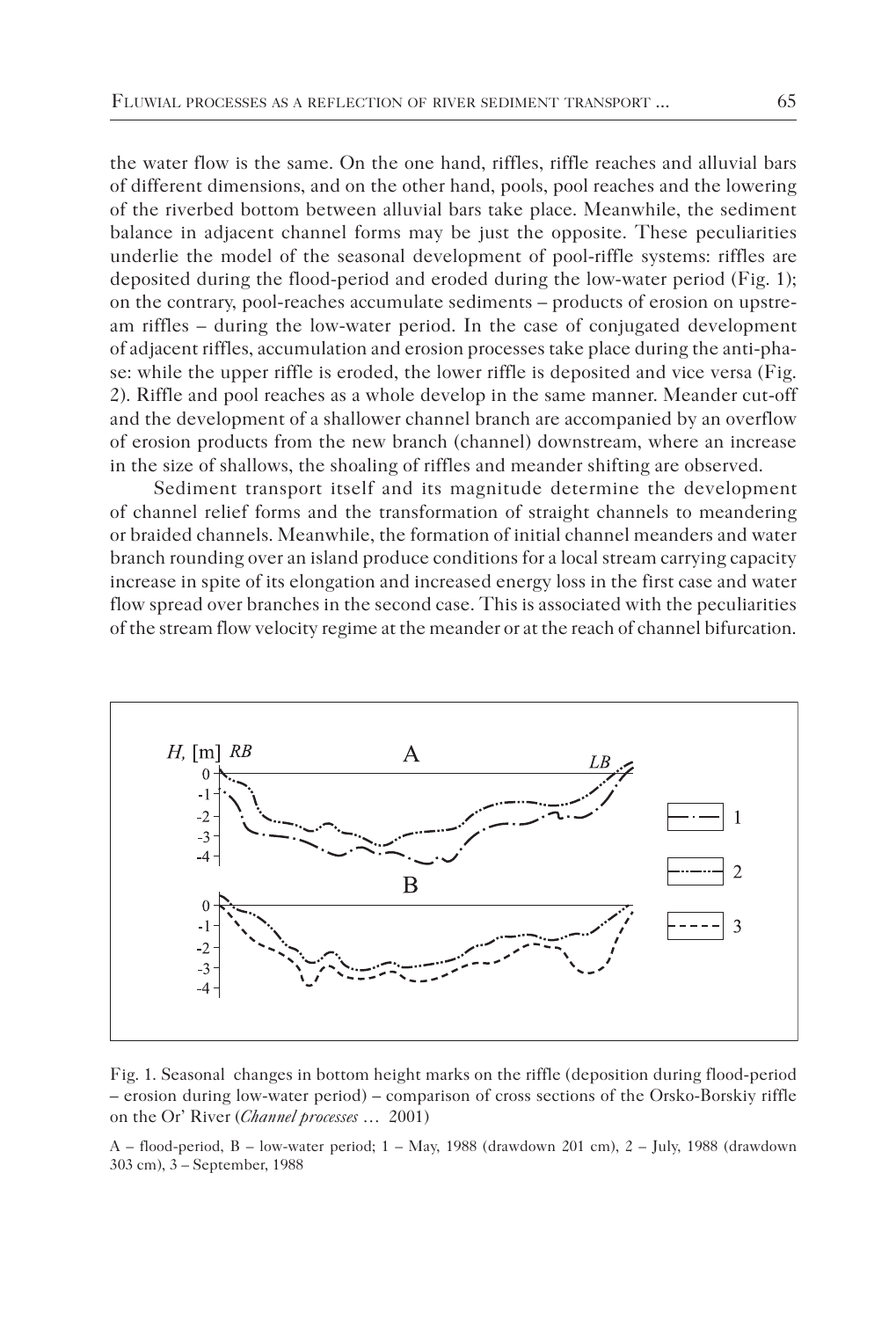

Fig. 2. Seasonal deformations on adjacent riffles (Sludskie riffles on the Severnaya Dvina River)

A – low-water period (20.08.1997, drawdown 30 cm): erosion processes at the upper riffle, sediment accumulation at the lower riffle; B – flood-period (August 18, 1998, drawdown 130 cm): shoaling of the upper riffle, erosion processes at the lower riffle

At the meander, there is an increase in stream kinetic energy  $\Theta_{kin}$  which is proportional to the squared stream velocity and increase in the rate of flow, which is proportional to the cube of stream velocity (Makkaveev 1955). In real-world conditions,  $\theta_{\text{kin}}$  increases 50–80% at the channel bend. In a braided channel, the stream water distribution in general leads to local accumulation of sediment during flood-periods and the formation of riffles near the island head. However, downstream channel branch *W*<sub>tr</sub> increases several-fold (Fig. 3) in comparison with the straight channel upstream of the bifurcation reach (Alekseevskiy, Chalov 2009). Riffles forming at bifurcations or at channel bends between adjacent meanders prompt a local increase in channel slope, which also leads to an increase in W<sub>tr.</sub>. This is why channel forms themselves (meanders and bifurcations) are not considered to be the result of systematic sediment accumulation or river incision. They reflect other processes occurring in the river channel and are associated with the peculiarities of sediment transport, water stream velocities (velocity field and circulation flow), channel width and the degree of stream flattening – for-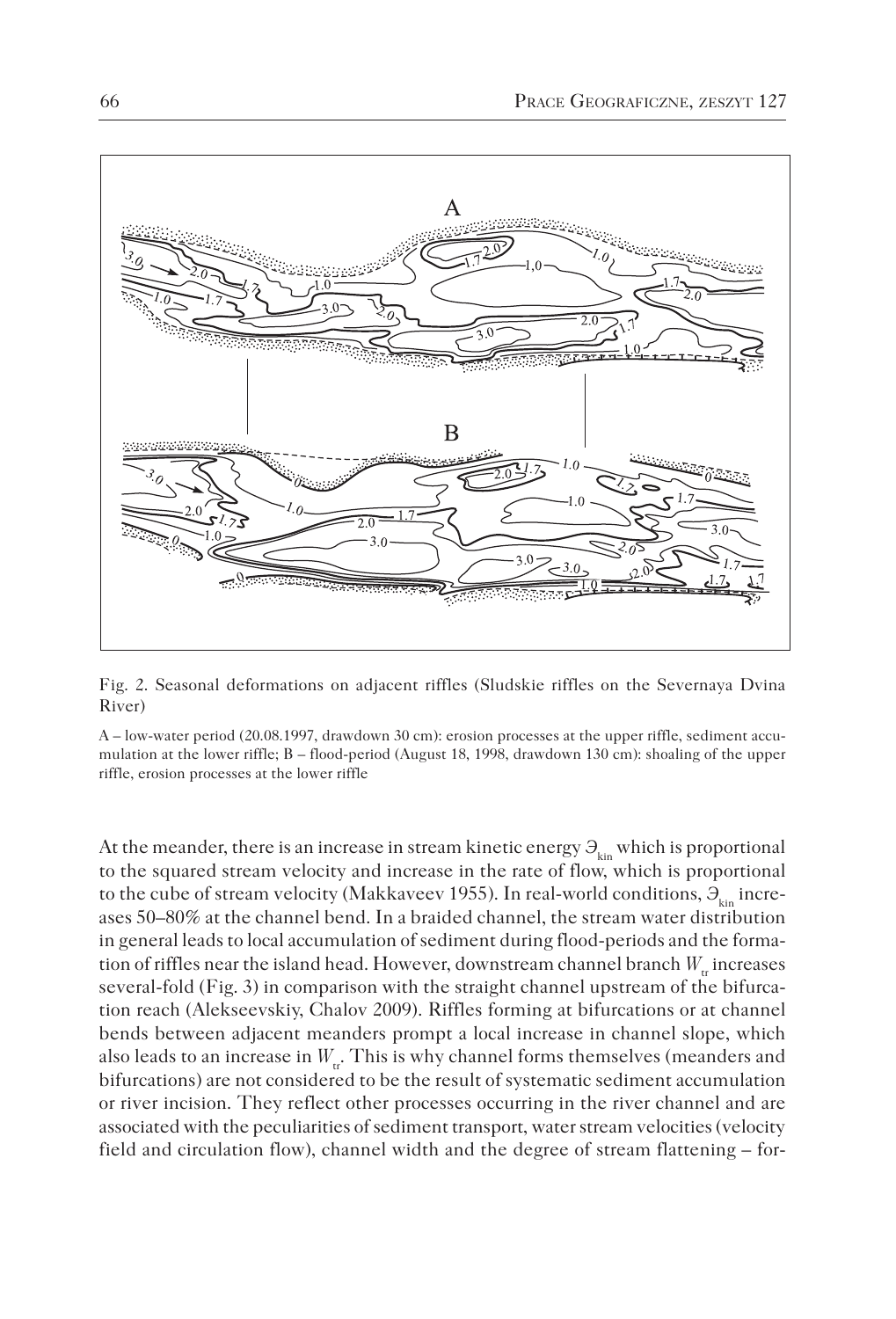

Fig. 3. Sediment transport capacity changes (with respect to suspended sediment)  $W_{tr}$  along the Yakutskoe bifurcation on the Lena River (Alexeevskiy, Chalov 2004)

A – channel map; diagrams of W<sub>tr</sub> values in channel branches: B – during flood-period, C – during low-water period, 1, 2, 3 – in the first, second and third channel branches (from the right bank);  $4$  – value of  $W_{\sigma}$ : in the numerator – during flood-period, in the denominator – during low-water period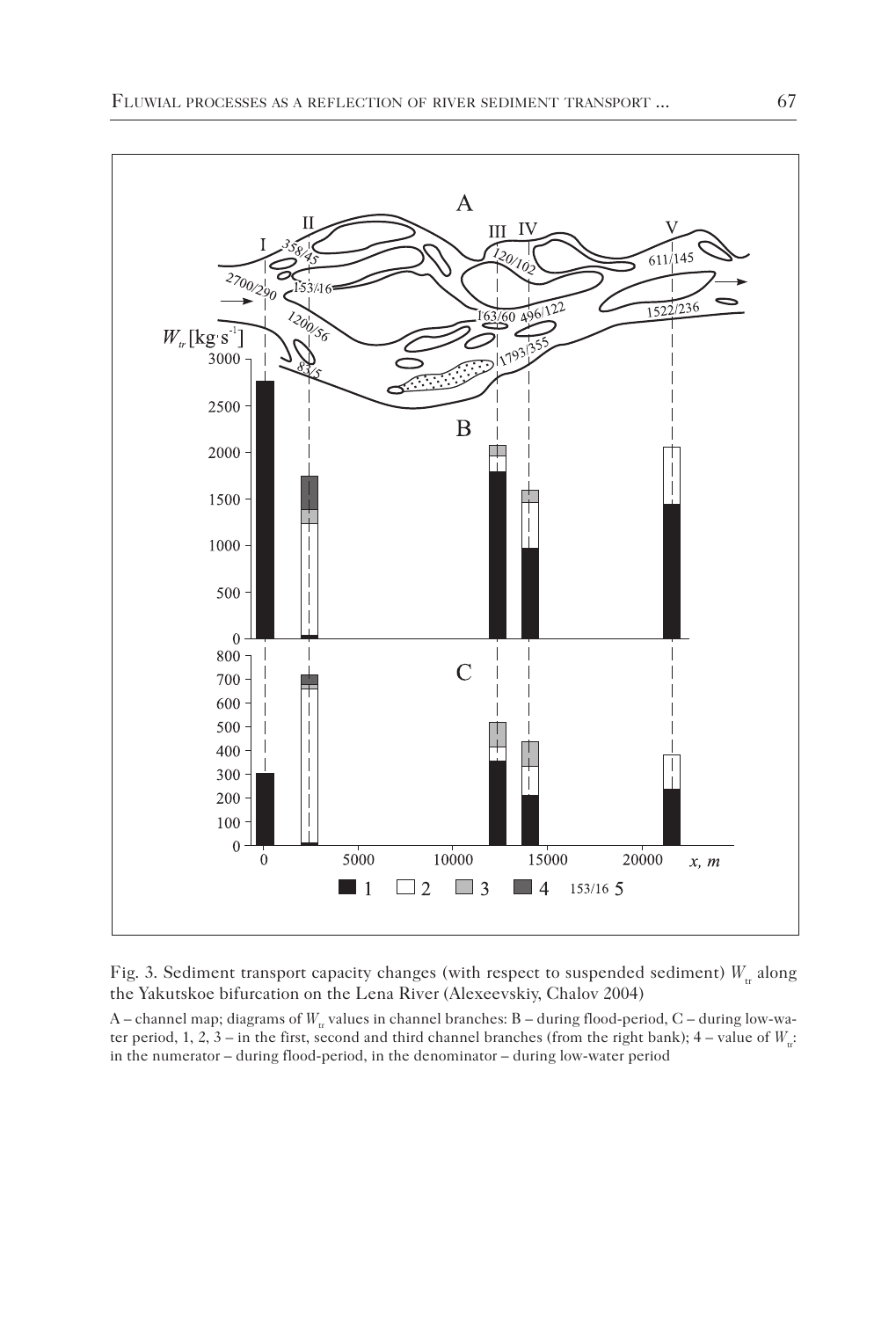

Fig. 4. Relationship between the channel stability coefficient – the Lokhtin number *L*o (A) – and Glushkov's morphometric parameter  $\Gamma(B)$  with the average annual bed load concentration *S<sub>G</sub>* (Reznikov 2006)

mation of several dynamic axes of a watercourse. Moreover, channel forms (meanders and bifurcations) and forms of channel relief (riffles, point-bars, alternate-bars and middle-bars) are considered to be a result of sediment transport on the one hand, and regulators of sediment transport on the other hand. Local increases in kinetic energy and the rate of flow along a river determine certain conditions that favor significant transport of material, as opposed to a case with no channel forms. In a rather straight unbraided channel, this is equalized by the arrangement of side-bars in a staggered order and associated with the tortuosity of the dynamic axis of a watercourse or the formation of a one-sided flood plain and the occurrence of a specific circulation flow pattern, which results in lateral sediment transport and its absence near non-flooded bedrock-based banks.

The main role in channel development is played by bed load including all bed load itself and a part of suspended sediment, all of which transitions into the form of bed load or bottom sediments, where a reduction in stream velocity and stream transport capacity occurs. This is why, under the same conditions, rivers with little bed load possess straight unbraided channels. Examples include rivers flowing out of bogs or lakes or through areas featuring non-eroded hard rocks. Large river channels become meandering or braided downstream due to an influx of sediments from their basin, tributaries, gullies and thanks to bank erosion. The same processes occur at the river valley bottom and channel while  $W_{tr}$  increases and a part of the bed load passes into the category of suspended load. At the same time, the predominance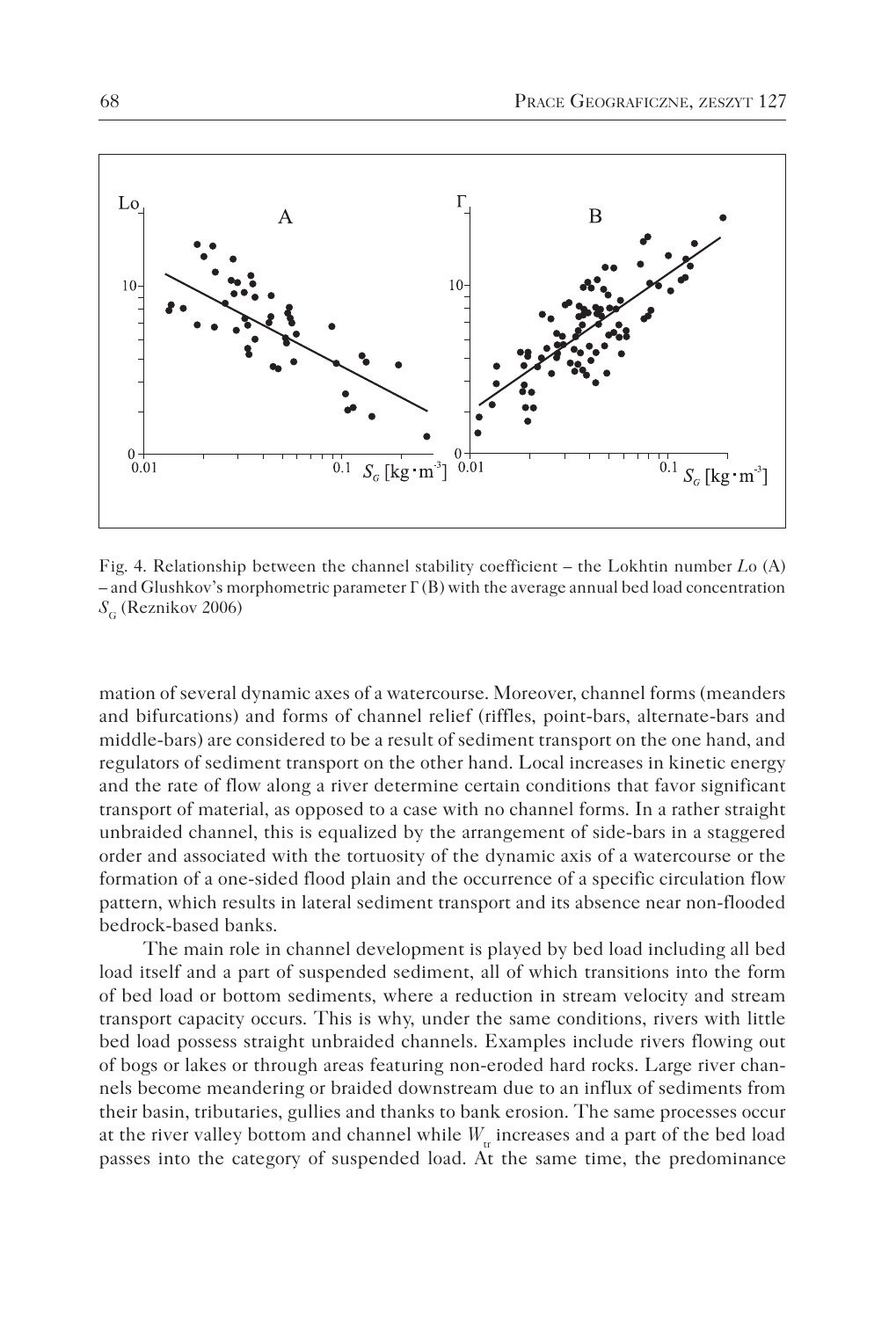of suspended load in total sediment load in the case of high suspended sediment load and  $W_p > W_p$  prompts the rapid destruction of meanders (at the stage of the initial bend of a watercourse dynamic axis) and filling in of channel branches with sediments. This is why straight unbraided channels are predominant along such rivers (Yellow river, Amudariya, Terek) but remain distinct in terms of major changes of riffles and other forms of channel relief. These channels can be usually classified as unstable (wandering) channels.

In order to estimate the effect of bed load on river channel morphology and dynamics, it is suggested to use its average annual specific value  $S_c$  [kg·m<sup>-3</sup>] – the relationship between average annual sediment discharge *G* and average annual water discharge *Q*, i.e.  $S_c = G/Q$  (Reznikov 2007). The displacement rate for riffles, side-bars and middle-bars is inversely proportional to channel stability characteristics such as the Lokhtin number Lo=*d/I* (*d* – average size of bottom sediment particles along a stretch of river, mm; *I* – river slope ‰) (Makkaveev 1955; Chalov 1979; Berkovich 2003) which reflects the rate of bed load transport. There exists an inverse relationship between *S<sub>c</sub>* and Lo (Fig. 4A) for the Severnaya Dvina, Volga, Ob, Lena and Yana river basins. An increase in channel stability corresponds to a decrease in the transportability of channel-forming sediments as well as a decrease in bed load discharge and average annual concentration  $S_c$ . At the same time, the larger the  $S_c$  value, the larger the channel width and water stream flattening, i.e. the value of the Glushkov parameter

$$
\Gamma = \frac{b_{\rm ch}^{0.5}}{h}
$$

(reflects relationship between channel width  $b_{ch}$  and channel depth *h*) is directly proportional to the concentration of bed load in a water stream (Fig. 4 B). On meandering rivers, an increase in  $S<sub>c</sub>$  is accompanied by an increase in developed meanders (development ratio  $l/L = 1.4$ –1.7, where  $l$  – meander length,  $L$  – meander step), while the part with flat meanders (*l/L*<1.4) decreases. This is evidence of rapid development and transformation of smooth meanders due to an increase in bed load. However, the part of steep meanders with a more complex form (*l/L*>1.7) does not depend on the value of  $S_c$  because hydraulic factors play the more important role in its formation (Reznikov 2007).

### **Recapitulation**

Sediment yield, bed load/suspended load ratio and its interseasonal variability is significant driver of fluvial processes in rivers. It causes implication to channel evolution description. Detailed analysis of interactions between sediment transport and fluvial processes determines the accuracy and reliability of channel deformation predictions, especially in the case of natural and anthropogenic changes to the natural environment and climate. Bed load which is the most difficult to measure and thus which is still insufficiently investigated is of crucial concern for fluvial processes. Its proper estimation underlies channel stability, channel pattern and adjustment of channel form predictions.